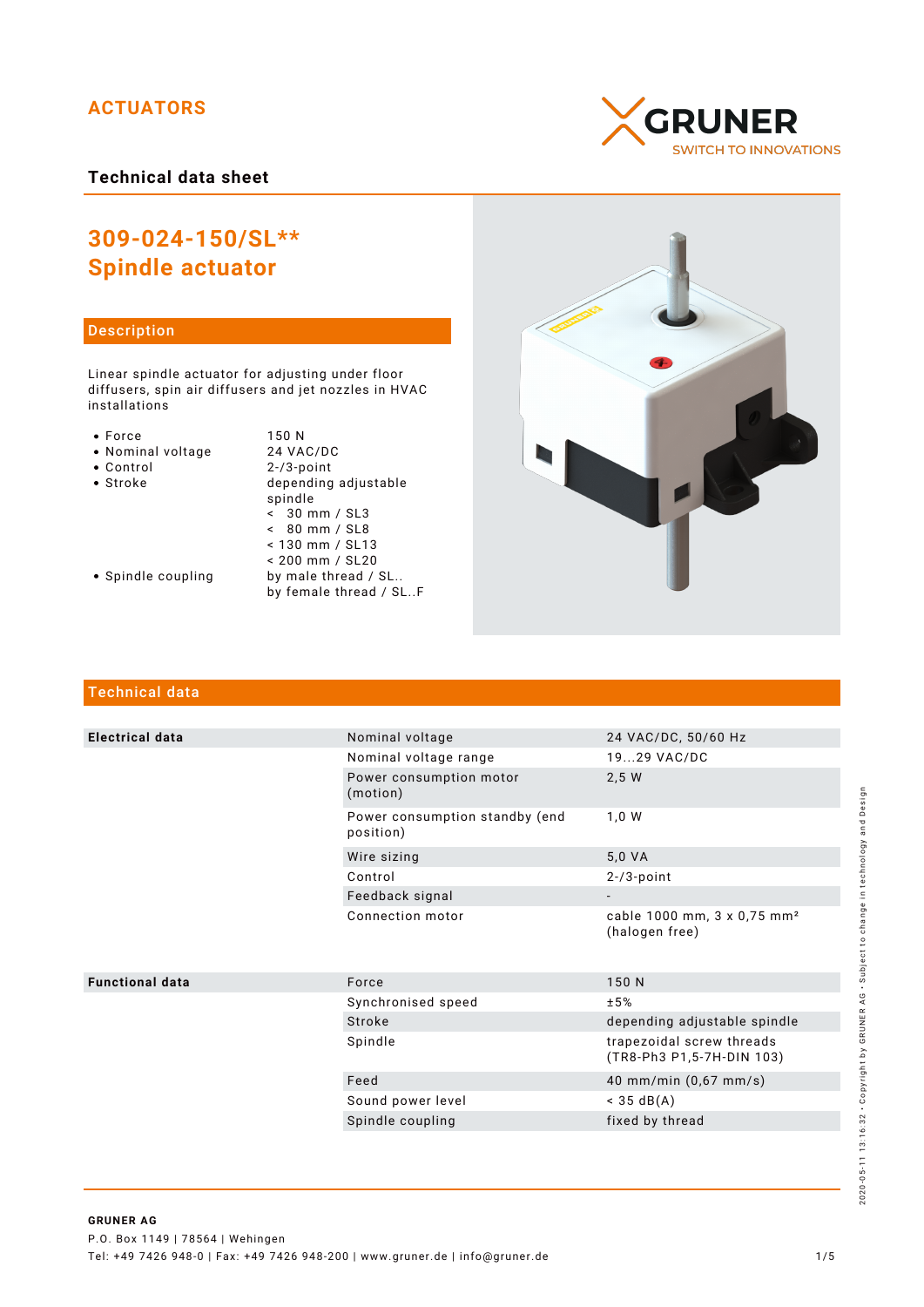

| <b>Technical data</b> |                                         |                                                 |  |  |  |
|-----------------------|-----------------------------------------|-------------------------------------------------|--|--|--|
|                       |                                         |                                                 |  |  |  |
| <b>Safety</b>         | Protection class                        | III (safety extra-low voltage)                  |  |  |  |
|                       | Degree of protection                    | IP 54 (cable downwards)                         |  |  |  |
|                       | <b>EMC</b>                              | CE (2014/30/EU)                                 |  |  |  |
|                       | LVD                                     | CE (2014/35/EU)                                 |  |  |  |
|                       | <b>RoHS</b>                             | CE (2011/65/EU - 2015/863/EU -<br>2017/2102/EU) |  |  |  |
|                       | Mode of operation                       | Typ 1 (EN 60730-1)                              |  |  |  |
|                       | Rated impulse voltage                   | 0,8 kV (EN 60730-1)                             |  |  |  |
|                       | Control pollution degree                | 3 (EN 60730-1)                                  |  |  |  |
|                       | Ambient temperature normal<br>operation | $-20^{\circ}$ C +50 $^{\circ}$ C                |  |  |  |
|                       | Storage temperature                     | $-30^{\circ}$ C $+80^{\circ}$ C                 |  |  |  |
|                       | Ambient humidity                        | 595% r.H., non condensing (EN<br>$60730-1)$     |  |  |  |
|                       | Maintenance                             | maintenance free                                |  |  |  |
| Dimensions / Weight   | <b>Dimensions</b>                       | 70 x 72 x 56 mm                                 |  |  |  |
|                       | Weight                                  | 350 <sub>q</sub>                                |  |  |  |

### Functionality / Properties

#### **Operating mode**

2 point:

Connect power supply to wire 1+2, spindle moves to direction position "0". Is also wire 3 connected to the power supply, spindle moves to direction position "1".

3 point:

Connect power supply to wire 1+2, spindle moves to direction position "0". Is wire 1+3 connected to the power supply, spindle moves to direction position "1".

The actuator is overload-proof, requires no limit switches and automatically stops when the end stop is reached.

#### **Mounting**

Easily attach with mounting tabs on the device. It may no transverse forces.

#### **Spindle mounting**

If spindle is not mounted:

Screw and lock two nuts on the threaded rod. At least 2 mm distance between the nut and the end of the spindle. Mode switch on "N". The spindle mount on end position side "1" and through connecting the supply voltage. The actuator pulls now the spindle to direction position "0". Meanwhile mount and lock two nuts on the other side. As soon as the actuator reach end position "1", it stops.

#### **Mode switch**

Mode switch with two positions at the housing:

N: normal I: invers



Position "1"

Position "0"

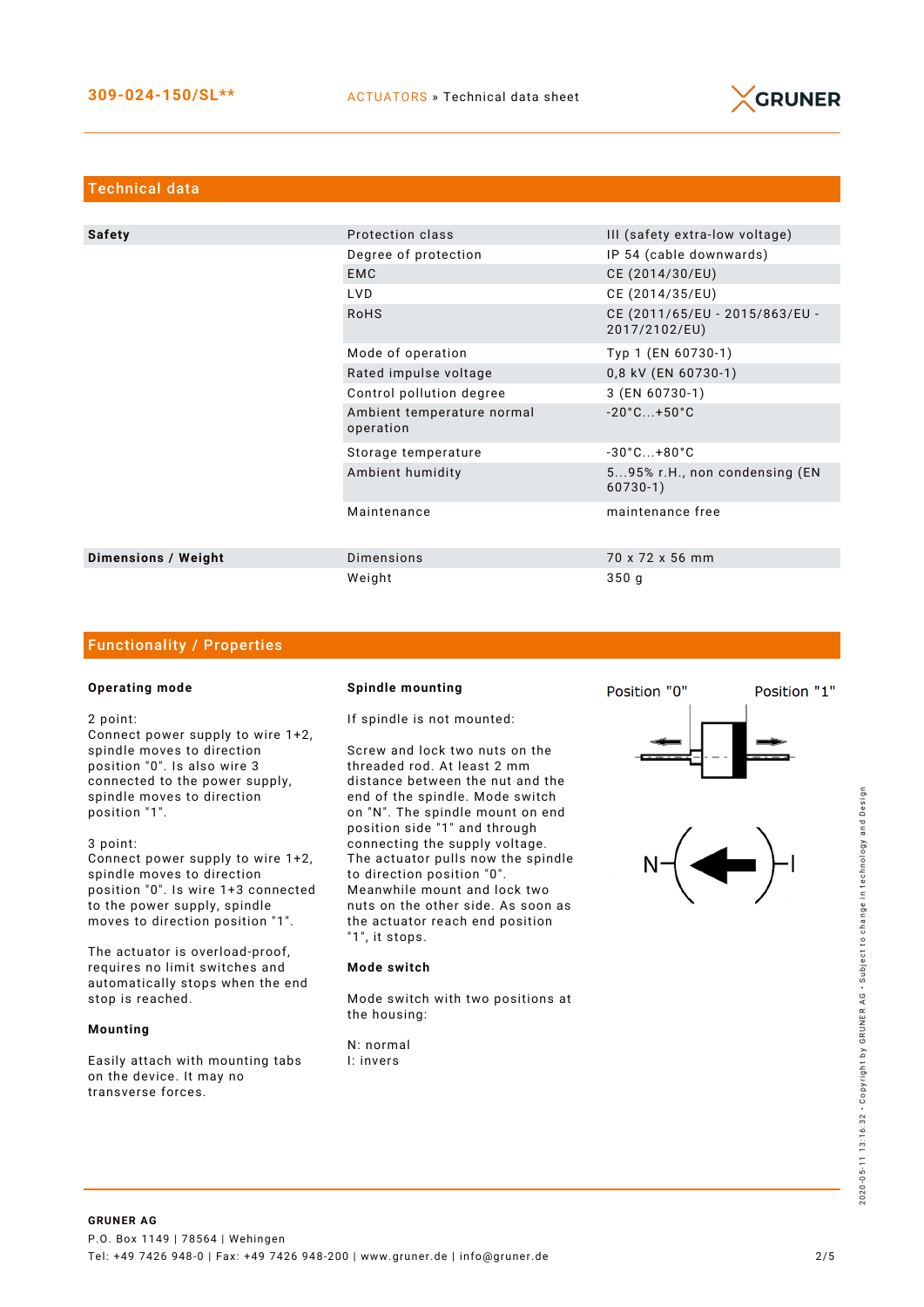

# Connector / Security Note



# **Safety remarks**

- Connect via safety isolation transformer!
- The device is not allowed to be used outside the specified field of application, especially in airplanes.
- It may only be installed by suitably trained personnel. Any legal regulations or regulations issued by authorities must be observed during assembly.
- The device may only be opened at the manufacturer´s site.
- The device is not allowed to be disposed of as household refuse. All locally valid regulations and requirements must be observed.
- When calculating the lift and thrust force, the specifications supplied by the manufacturer's for under floor diffusers (crosssection, design, installation site), and the air flow conditions must be observed.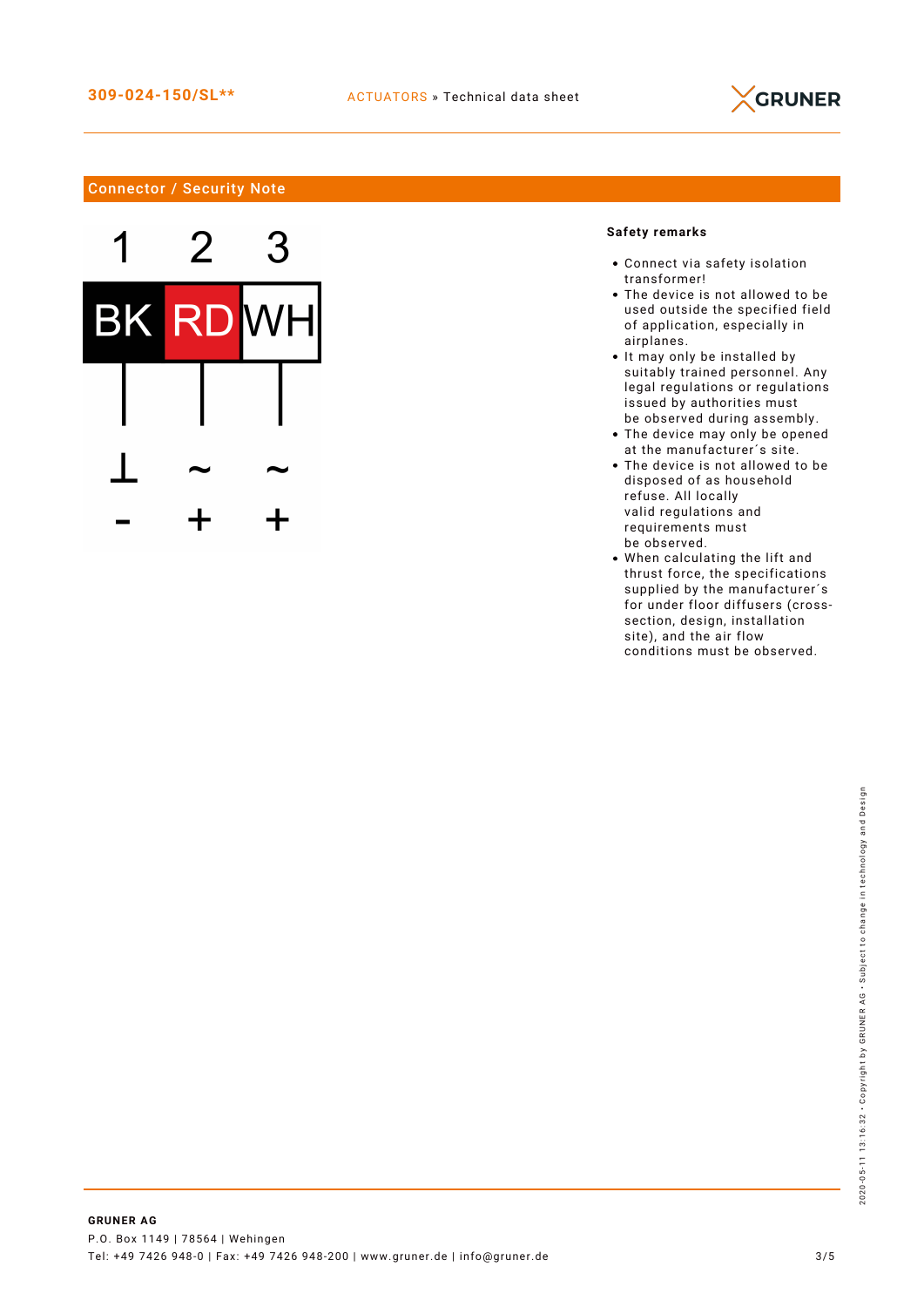

## Technical Drawing